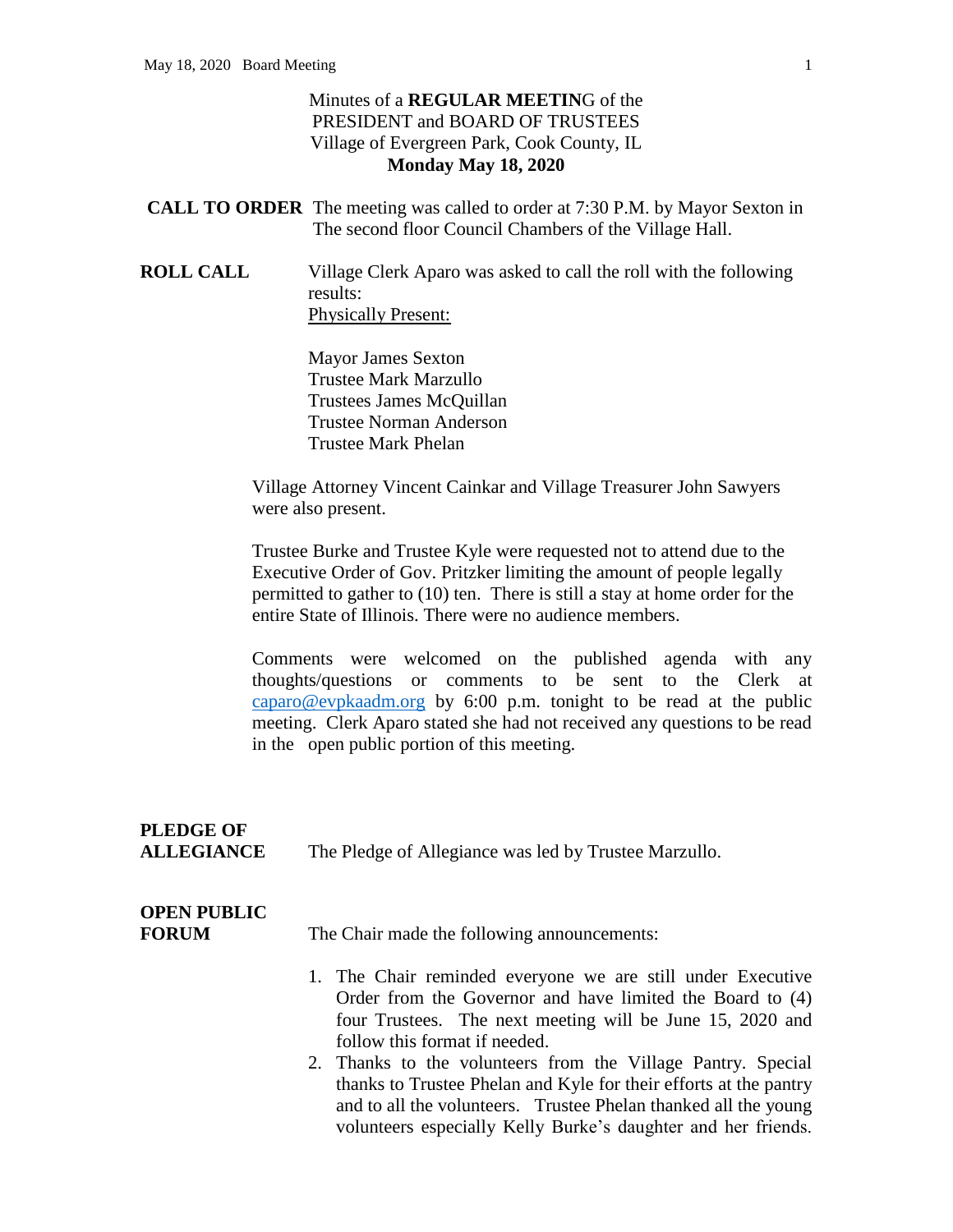Without their assistance it would be extremely difficult to fill the needs of the 130 families using the Pantry weekly.

- 3. The Chair read a portion of a letter from the residents of 9300 block of Utica thanking all Village employees who continue to serve the community. Special thanks to EP Police/ Fire Departments serving at great personal risk to themselves during this pandemic.
- 4. Commendations to EP Police Officer Phillips for outstanding performance of duty. While investigating a vehicle a 9 mm Glock pistol and (18) eighteen rounds of ammunition were seized along with drug paraphernalia.
- 5. The US Attorney's and the DEA recognized the efforts of the EPPD for their work in dismantling a US to Mexico pot drug supply line.
- 6. Trustee Anderson reminded everyone during this pandemic there are more pedestrians and he asked everyone to slow down on side streets and to stop at the stop signs.
- 7. The Chair stated there was a record breaking eight (8) inches of rain yesterday and many people had water problems in their homes. He reminded everyone that the overhead sewer program is still available with the Village paying a portion of the cost up to \$3,500.00

# **OPEN PUBLIC**

**AUDIENCE** There were no audience members and the meeting was audio taped and digitally recorded for audio playback on the Village website. Everyone sat at least 6 feet away from each other and followed social distancing protocols. This meeting will be recorded digitally and placed on the website tomorrow morning.

> Comments were welcomed on the published agenda (sent to the papers and posted and published on the Village website as of Friday May 15, 2020) with any thoughts/questions or comments to be sent to the Clerk at [caparo@evpkadm.org](mailto:caparo@evpkaadm.org) by 6:00 p.m. tonight to be read at the public meeting. Clerk Aparo stated she had not received any questions to be read in the open public portion of this meeting.

# **REGULAR AGENDA**

**MINUTES** Motion by Trustee Phelan second by Trustee Anderson to waive the reading of the minutes of the April 6, 2020 Regular Meeting of the President and Board of Trustees as presented was passed by unanimous voice vote and so ordered by the Chair.

| <b>RESOLUTION</b>  |
|--------------------|
| $NO. 12 - 2020 \&$ |
| NO. 13. 2020       |

Motion by Trustee McQuillan second by Trustee Marzullo, to approve **Resolution NO. 12-2020 & Resolution NO. 13-2020. Resolution NO. 12-2020** with \$ 348,564.10 in the General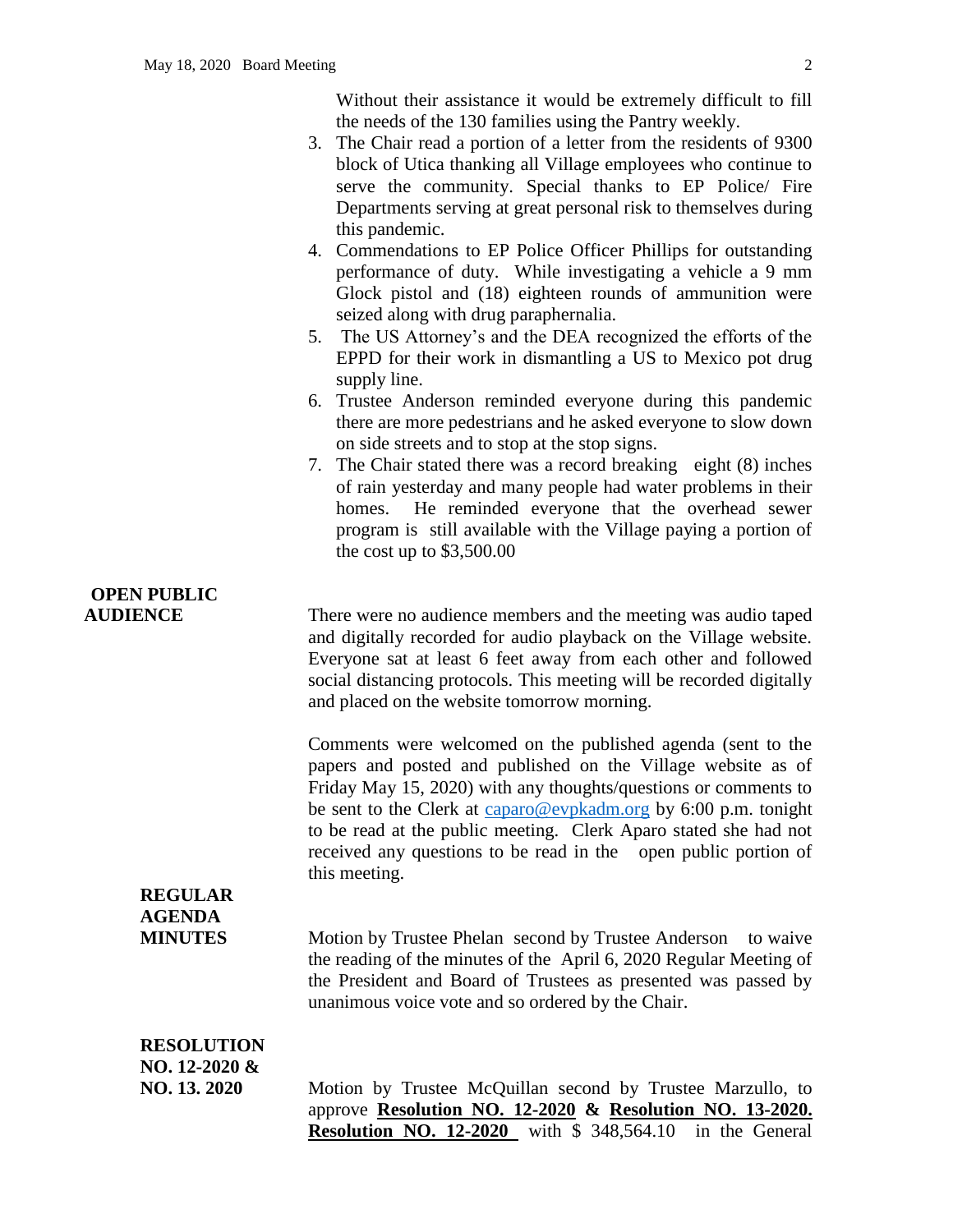Corporate Fund, \$ 115,058.55 in the Water Management Fund, The  $95^{\text{th}}$  Street TIF Fund, \$ 1,915.00 and the Capital Improvement Fund, \$ 3,191.00 and the Self Insurance Fund, \$ 1,681.75 for a total of \$ \$ 469,410.40. **Resolution NO. 13-2020,** \$ 576,841.06 in the General Corp. Fund, \$ 59,591.62 in the Water Management Fund, and \$23,000.00 in the Street Bond Fund, for a total of \$ 659,432.68. Upon roll call, voting YES: Trustees, Marzullo, McQuillan, Anderson and Phelan; voting NO: NONE. The motion was passed and so ordered by the Chair. **COLLECTOR REPORT** Motion by Trustee Phelan second by Trustee Anderson to approve

the Water Collector's report for March/April 2020 in the amount of \$ 723,338.13 for March and April \$ 662,274.63 in the Sewer and Water Fund. The motion was passed by unanimous voice vote and so ordered by the Chair.

# **VILLAGE COLLECTOR**

**WATER** 

**REPORT** Motion by Trustee Marzullo second by Trustee McQuillan to approve the Village Collector's Report for March in the amount of \$ 5,065,868.90 and \$ 1,689,178.49 for April 2020. The motion was passed by unanimous voice vote and so ordered by the Chair.

### **VILLAGE TREASURER**

**REPORT** Motion by Trustee Kyle second by Trustee Marzullo to approve the Village Treasurer's report for March 2020 in the amount of \$7,937,500.22 in the General Fund and \$ 4,274,743.81 in the Sewer and Water Fund; April 2020 report of \$7,432,071.49 in the General Fund and \$ 4,529,692.80 in the Sewer and Water Fund. The motion was passed by unanimous voice vote and so ordered by the Chair.

#### **BUSINESS**

**CERTIFICATES** Motion by Trustee Phelan second by Trustee Anderson to approve the business license application for **SEASIDE LEARING CENTER** to conduct a limited private tutoring office located at  $3545$  W.  $99<sup>th</sup>$  Street, Unit E. Upon roll call, voting YES: Trustees McQuillan, Anderson, Phelan and Marzullo; voting NO: NONE. The motion was passed and so ordered by the Chair.

#### **APPOINTMENTS 2020-2021**

Motion by Trustee Phelan second by Trustee McQuillan to approve the 2020-2021 one year appointments to the Boards and Commissions as recommended by the Mayor and to approve Special Police Officers and Auxiliary Police Officers as recommended by Police Chief Saunders. Clerk Aparo read the list of appointments. Upon roll call, voting YES: Trustees Anderson,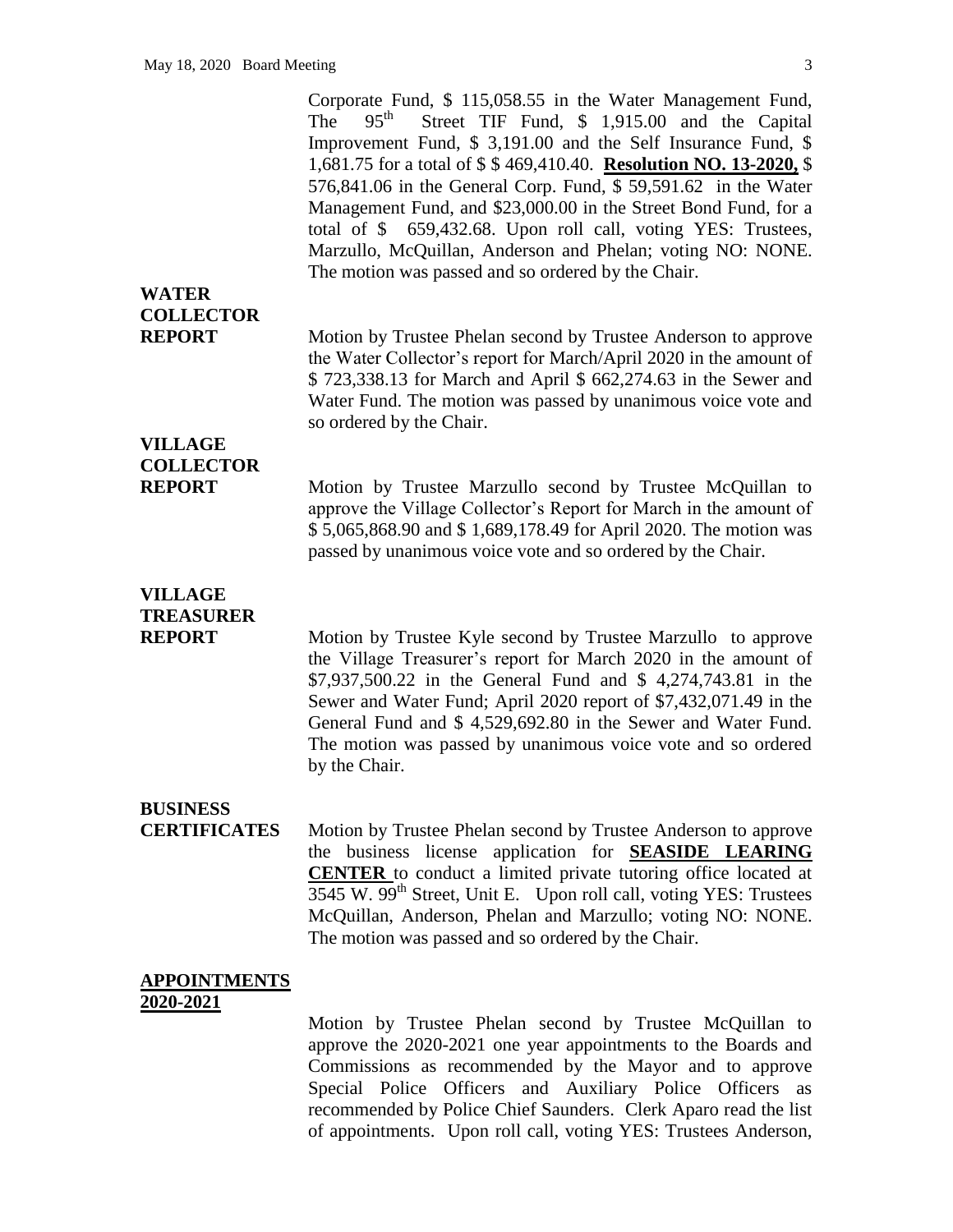Phelan, Marzullo and McQuillan; voting NO: NONE. The motion was passed and so ordered by the Chair.

#### **ORDINANCE**

**BUDGET**

**NO. 5-2020** Motion by Trustee McQuillan second by Trustee Marzullo to approve **ORDINANCE NO. 5-2020," AN ORDINANCE OF THE VILLAGE OF EVERGREEN PARK APPROVING A REAL ESTATE CONTRACT FOR THE PURCHASE OF THE PROPERTY LOCATED AT 9340 SOUTH KEDZIE AVENUE, EVERGREEN PARK, ILLINOIS."** The Chair noted this is the old Bell Cabinet property and it will be purchased with TIF Funds. Upon roll call, voting YES: Trustees Phelan, Marzullo, McQuillan and Anderson; voting NO: NONE. The motion was passed and so ordered by the Chair.

#### **LCM UPDATE** The Chair noted he has been in constant contact with Dr. Hanlon of OSF LCM. Last week the Village and the EP Police and EP Fire did a drive by to celebrate Nurse's Day and the excellent work they have been doing under these extreme circumstances. The Chair noted the merger of LCM and OSF has allowed the hospital to increase staff and beds to assist the nurses during this unprecedented time. A big thank you to all those who are working so hard during this pandemic.

**DISCUSSION** The Chair introduced Treasurer John Sawyers to give updated information on the current budget. He noted financially the Village was rocking and we were ahead this year until the pandemic. He is awaiting numbers from IML for estimates of per capita tax. The Village has deferred capital expenses. He expects next year will be a tougher year than this year. Currently only 2% of our top twenty (20) businesses are non-essential. Sales tax in paid three (3) months in arrears.

> The Chair thanked Mr. Sawyers for his steady stewardship of the Village's finances. The Chair thanked all the Departments for their cooperation as well. The Police Chief has placed \$280,000 in expenditures on hold. The Village has suspended hiring and is in a pullback mode. Rep. Burke reminded the Mayor of State grant monies and Mr. Klass and Mr. Lorenz have made applications. Chicago Mayor Lightfoot has postponed the 2.4% increase of the Water billing.

> A brief discussion took place regarding the impact of closed businesses and cancelled Village events. As Liquor Commissioner the Chair noted he is considering a reduction in license fees due to the State mandated closings. Other efforts will be made to help all the small businesses who have not been able to open. The Chair stated we will continue to monitor the State mandates and the progression into the next phase. He supports opening baseball with precautions for the safety of the players, coaches and spectators. He stated we can discuss street closures/parking lots to utilize more space for the open eating areas.

**EPPD**

**BODY CAMS** Motion by Trustee Phelan second by Trustee McQuillan to approve Police Chief Saunders request for additional body cameras in the amount of \$39,984.00. Upon roll call, voting YES: Trustees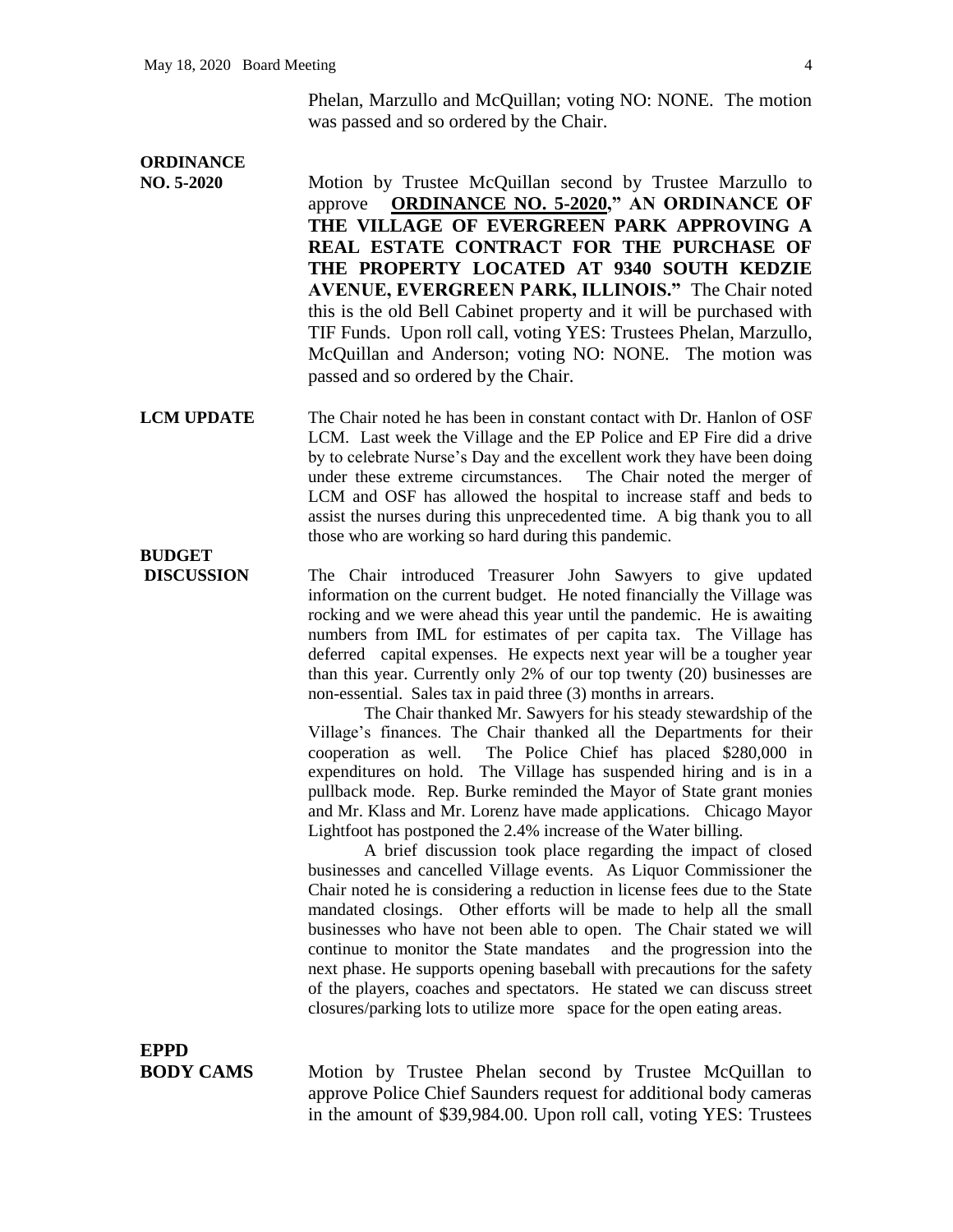Marzullo, McQuillan, Anderson and Phelan; voting NO: NONE. The motion was passed and so ordered by the Chair.

## **PW REQUEST SALE OF OLD**

**EQUIPTMENT** Motion by Trustee Anderson second by Trustee Marzullo to approve PW Director Lorenz's request to sell on the Muni Bid website to the highest bidder a 2001 Ford F-350 Flatbed truck and various old PW equipment. Upon roll call, voting YES: Trustees Marzullo, McQuillan, Anderson and Phelan; voting NO: NONE. The motion was passed and so ordered by the Chair.

#### **PROCLAMATIONS**

Motion by Trustee Marzullo second by Trustee McQuillan to approve the following Proclamations: **May 17-23, 2020 as EMS (EMERGENCY MEDICAL SERVICES WEEK)** and **MAY 2020 AS "OLDER AMERICANS MONTH"** and **PUBLIC WORKS WEEK MAY 17-23, 2020 "THE RHYTHM OF PUBLIC WORKS".** The motion was passed by unanimous voice vote and so ordered by the Chair.

### **ENGINEER'S**

**REPORT** Village Engineer Tim Klass was not in attendance. Trustee Marzullo questioned the 50/50 sidewalk program. The Chair noted we will have to wait and see what the numbers reflect before a decision can be made.

# **ATTORNEY'S**

**REPORT** The Attorney had no report.

BIDS

TABLED Motion by Trustee Marzullo second by Trustee McQuillan to table the bid for the Sanitary Sewer lining project to the low bidder of Insituform in the amount of \$259,000. Due to budget concerns this item will be postponed. Upon roll call, voting YES to table: Trustees McQuillan, Anderson, Phelan and Marzullo; voting NO: NONE. The motion was passed and so ordered by the Chair.

> Motion by Trustee Phelan second by Trustee Anderson to approve PW Director Lorenz's request to award the 2019 CDBG Sanitary Sewer Lining Project to the low bidder of Hoerr Construction in the amount of \$179,000. This project is paid with CDBG monies. Upon roll call, voting YES: Trustees Anderson, Phelan, Marzullo and McQuillan; voting NO: NONE. The motion was passed and so ordered by the Chair.

> Motion by Trustee Marzullo second by Trustee McQuillan to approve the PW Director's request to advertise for (RFP's)